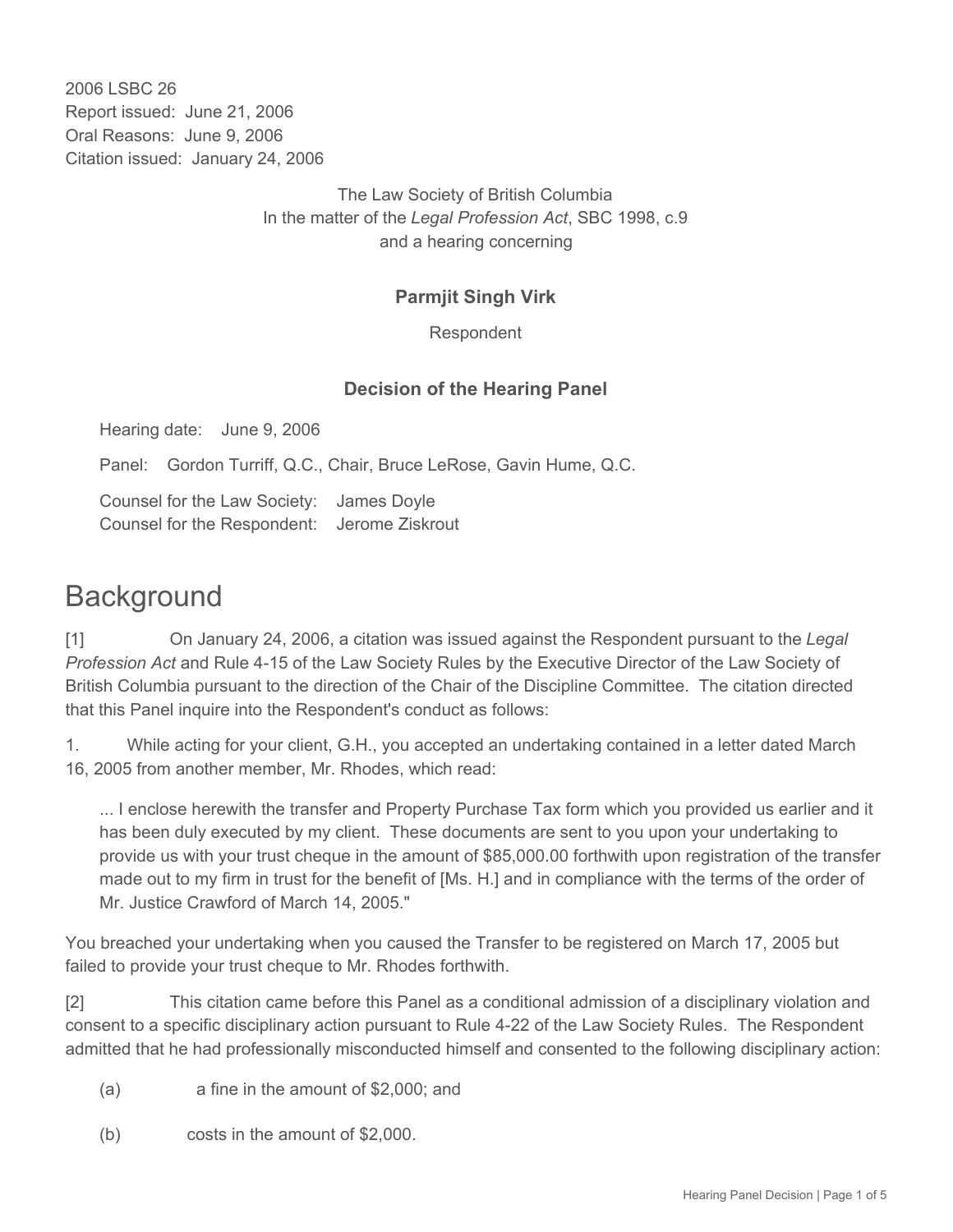## **Agreed Statement of Facts**

[3] An Agreed Statement of Facts was filed as Exhibit 2 in these proceedings. The Agreed Statement of Facts provided as follows:

1. Mr. Parmjit S. Virk was called [to] the British Columbia Bar on November 14, 1997 and has been a member of the Law Society since then (the " Member" ).

2. The Member practices chiefly in the areas of family and general civil litigation. He has been with the law firm Sanghera Virk Sanghera (" SVS Lawyers" ) since July 7, 2003.

3. The Member represented Mr. G.H. in matrimonial proceedings in 2004 and 2005. Another Member, Mr. R.R., acted for Mrs. C.H.

#### Breach of Undertaking

4. Various interim applications came before the Honourable Mr. Justice Crawford, resulting in an interim Order dated March 14, 2005. In the proceedings, G.H. was the Defendant and C.H. was the Plaintiff.

5. Among the Orders made were:

" ...

2. The Defendant pay to the Plaintiff the sum of \$85,000.00 as an interim distribution from her share of the equity in the matrimonial home without prejudice to the Plaintiff to argue for a greater sum at trial or without prejudice to the Defendant to argue for a lesser sum at trial as due and payable to the Plaintiff for her share in the equity in the matrimonial home;

3. The Defendant to discharge the mortgage and Line of Credit and any other financial interests on the matrimonial home in return for the Plaintiff transferring her interests in the matrimonial home to the Defendant;

4. The Plaintiff to sign a Form A Transfer to transfer her interest in the matrimonial home to the Defendant;

- ..."
- 

6. By letter dated March 16, 2005, R.R. wrote to the Member saying, in part:

" I enclose herewith the transfer and Property Purchase Tax form which you provided to us earlier and has been executed by my client. These documents are sent to you upon your undertaking to provide us with your trust cheque in the amount of \$85,000.00 forthwith upon registration of the transfer made out to my firm in trust for the benefit of [C.H.] and in compliance with the terms of the Order of Mr. Justice Crawford of March 14, 2005."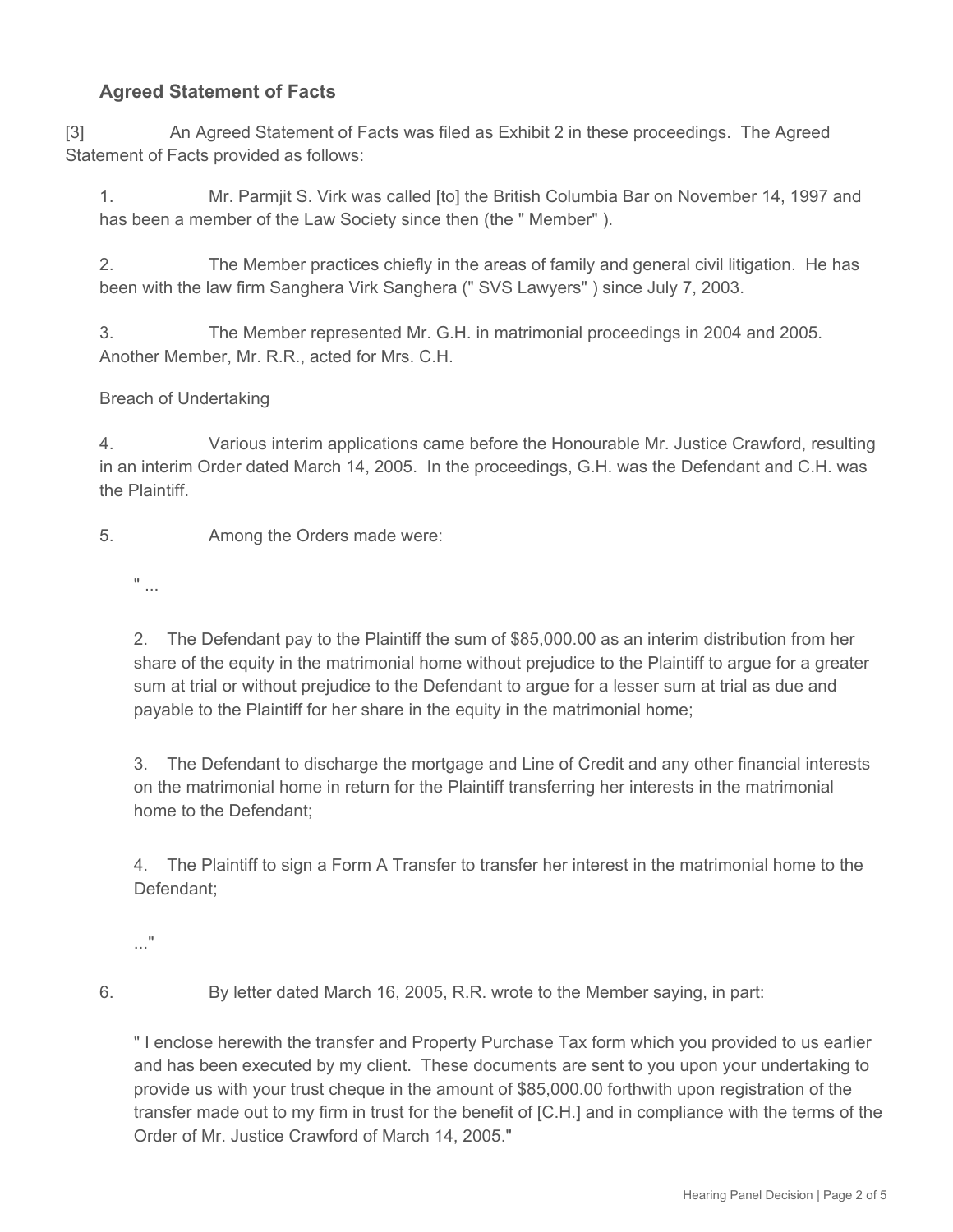7. By letter dated March 21, 2005, R.R. responded to a March 19, 2005 letter from the Member, regarding a Certificate of Pending Litigation. He wrote, in part:

" I enclose our letter releasing our CPL. This also is sent to you upon your undertaking to provide us with the \$85,000.00 payable to [R.R.] Law Corporation in trust pursuant to the Order of Mr. Justice Crawford forthwith upon use of the release letter."

8. By letter dated March 24, 2005, R.R. wrote to the Member, saying:

" Please advise when we may expect the \$85,000.00 payment from your client.

If your client cannot get the financing then the house should be sold. Please advise if he is prepared to list it. If we hear nothing from you by 4:00 p.m. Tuesday, March 28, 2005, I will renew my motion for sale of the house."

9. By letter dated March 29, 2005, the Member wrote to R.R., saying, in part:

" We thank you for your letter of March 24, 2005 and we note the contents of same.

Please be advised that our client is in the process of arranging the financing on the matrimonial home and when we are in receipt of funds they will be provided to you for the benefit of your client.

..."

10. By letter dated May 9, 2005, R.R. wrote to the Member, saying:

" Please find enclosed a copy of our redrafted interim Order (it is the same as the one I forwarded to you earlier except I changed March 15, 2005 to March 1, 2005).

Also, we await receipt of the \$85,000.00 as set out in the Order. Please advise on when we may receive this, as soon as possible."

11. On May 13, 2005, R.R. caused a property search to be conducted in the New Westminster Land Title Office, which revealed that the Transfer was received for registration on March 17, 2005.

12. By letter dated May 13, 2005, R.R. wrote to the Member, saying:

" I enclose a copy of the search we did today on the [H] family home. As you are no doubt aware, the property was transferred on March 17, 2005 into your client's name alone. We provided you with the transfer and Property Purchase Tax Return with your undertaking to ' provide us with your trust cheque in the amount of \$85,000.00 forthwith upon registration of the Transfer, made out to our firm in trust for the benefit of [C.H.] and in compliance with the terms of the Order of Mr. Justice Crawford of March 14, 2005.

We have not received the \$85,000.00. Please provide us with that today. Have your secretary call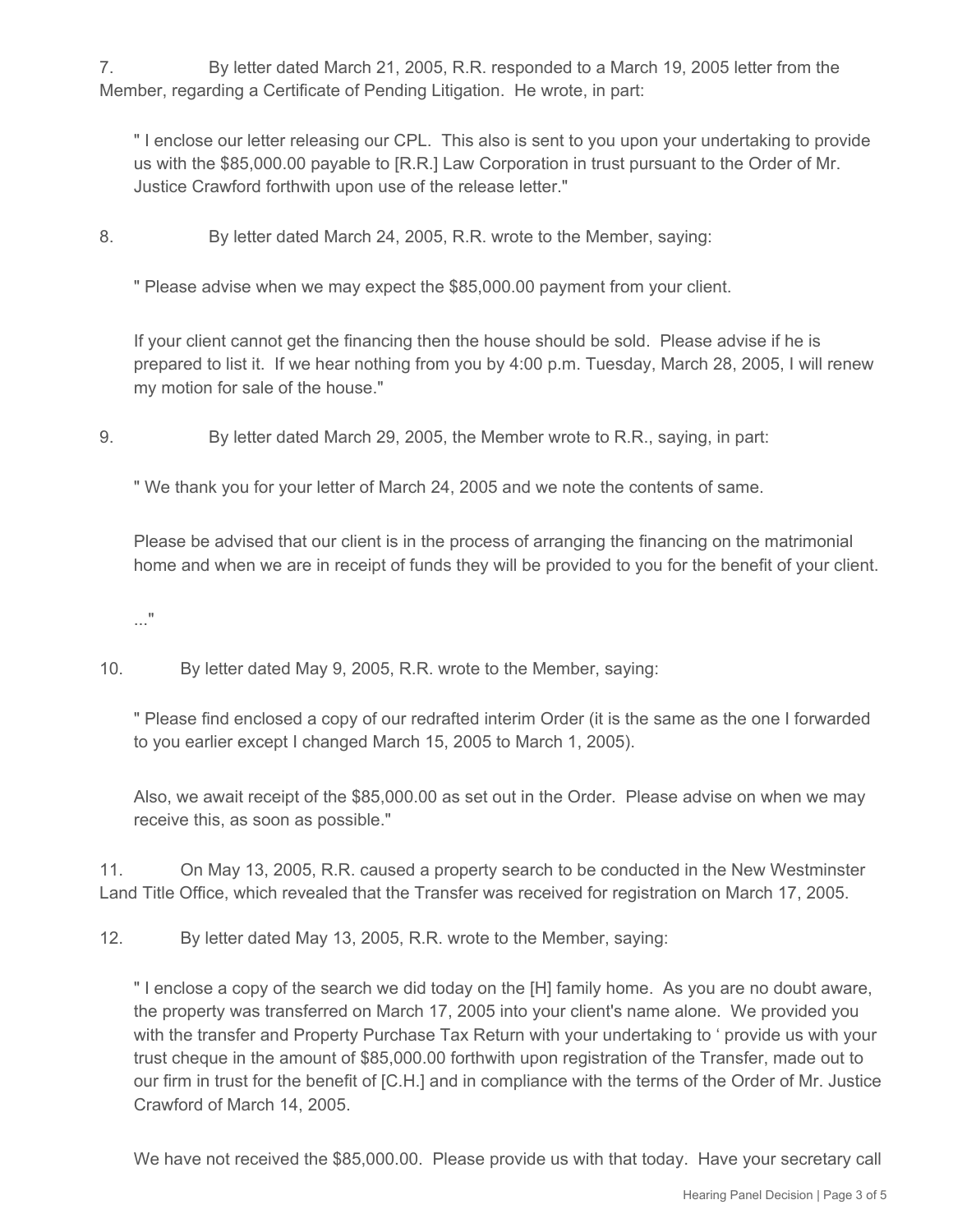so that we may send a courier to pick up the cheque."

13. By letter dated May 13, 2005, R.R. wrote to the Law Society reporting the Member's breach of undertaking.

14. The Member provided the \$85,000.00 to R.R. on May 16, 2005.

15. By letter dated June 20, 2005, J.D., Staff Lawyer - Professional Conduct, of the Law Society (the " Staff Lawyer" ), wrote to the Member enclosing a copy of R.R.'s May 13, 2005 correspondence. He asked for an explanation.

16. In June, July, August and September 2005 there were telephone calls and correspondence between the Staff Lawyer and the Member.

17. By letter dated September 20, 2005, the Member wrote to the Staff Lawyer indicating, in part:

Let me say at the outset that I unequivocally recognize and acknowledge that I breached the undertaking contained in [R.R.'s] March 16, 2005 letter.

This has been a humiliating experience for me.

I am greatly embarrassed that I negligently lost control of my ability to honour the undertaking. When I allowed the registration of the Transfer, I was under the mistaken impression that upon registration my client would immediately obtain the financing funds which would be immediately provided to me which in turn would allow me to honour the undertaking.

I can assure you that it is my inflexible practice to be as alert as I can be to making sure that I never provide or agree to be bound by an undertaking without being confident that I have control over my performance of such undertaking.

I am sorry and regret this breach and I have learned a valuable lesson. As a result of this experience, I have resolved to more carefully consider whether my performance of an undertaking is clearly within my control and not agree to be bound without clearly establishing that to be so.

#### **Admissions**

18. The Member admits that his conduct, as set out in the proceeding paragraphs, amounts to professional misconduct. In particular he admits that:

(a) While acting for his client, G.H., he accepted an undertaking contained in a letter dated March 16, 2005 from another member, Mr. R., which read:

...I enclose herewith the transfer and Property Purchase Tax form which you provided us earlier and it has been executed by my client. These documents are sent to you upon your undertaking to provide us with your trust cheque in the amount of \$85,000.00 forthwith upon registration of the transfer made out to my firm in trust for the benefit of [Ms. H.] and in